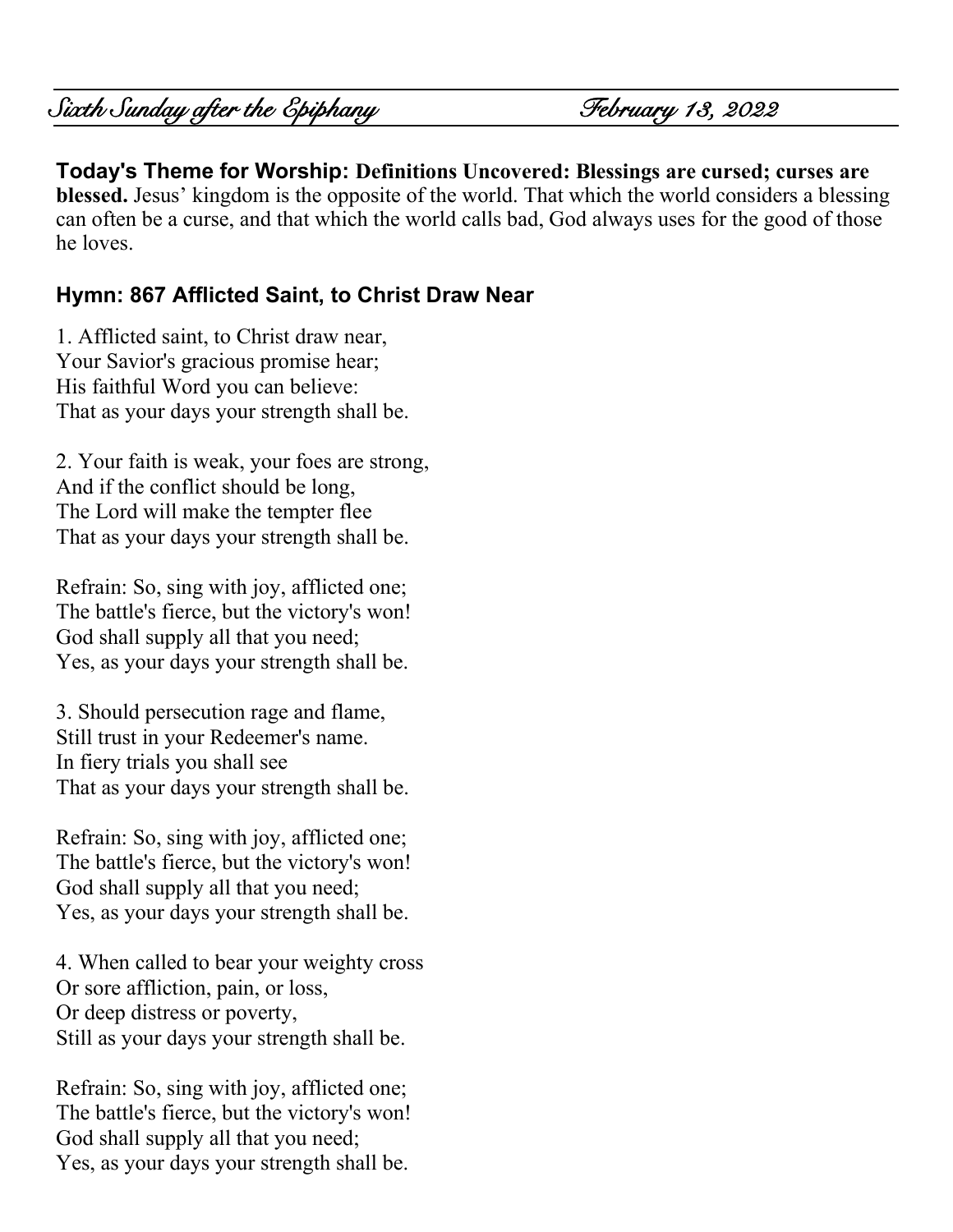### **Invocation**

P: In the name of the Father and of the  $+$  Son and of the Holy Spirit.

**C: Amen.**

# **Confession**

P: If we claim to be without sin, we deceive ourselves and the truth is not in us.

**C: If we confess our sins, God is faithful and just and will forgive us our sins and purify us from all unrighteousness.**

P: Let us confess our sins to the Lord.

**C: Holy God, gracious Father, I am sinful by nature and have sinned against you in my thoughts, words, and actions. I have not loved you with my whole heart; I have not loved others as I should. I deserve your punishment both now and forever. But Jesus, my Savior, paid for my sins with his innocent suffering and death.** 

 **Trusting in him, I pray: God, have mercy on me, a sinner.**

# *Silence for meditation and reflection*

# **Absolution**

Our gracious Father in heaven has been merciful to us. He sent his only Son, Jesus Christ, who gave his life as the atoning sacrifice for the sins of the whole world. Therefore, as a called servant of Christ and by his authority, I forgive you all your sins in the name of the Father and of the  $+$  Son and of the Holy Spirit.

**C: Amen.**

# **Lord, Have Mercy**

P: In peace let us pray to the Lord. **C: Lord, have mercy.**

P: For the peace from above and for our salvation, let us pray to the Lord. **C: Lord, have mercy.**

P: For the peace of the whole world, for the well-being of the Church of God, and for the unity of all, let us pray to the Lord. **C: Lord, have mercy.**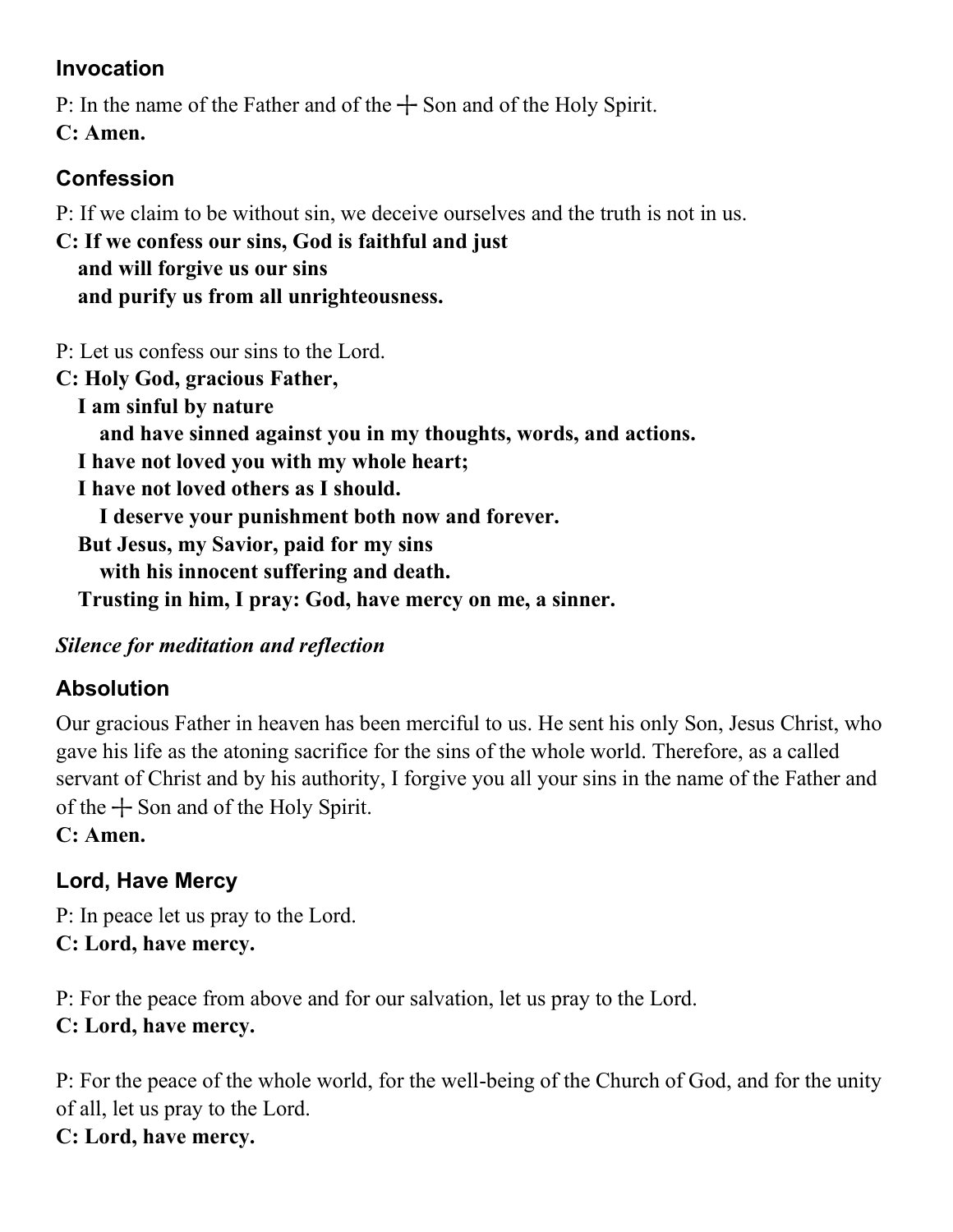P: For this holy house and for all who offer here their worship and praise, let us pray to the Lord.

#### **C: Lord, have mercy.**

Help, save, comfort, and defend us, gracious Lord. **C: Amen.**

# **Glory Be to God**

Glory be to God on high, and on earth peace, good will toward men. We praise you, we bless you, we worship you, we glorify you, we give thanks to you, for your great glory, O Lord God, heav'nly King, God the Father Almighty. O Lord, the only-begotten Son, Jesus Christ; O Lord God, Lamb of God, Son of the Father, you take away the sin of the world; have mercy on us. You take away the sin of the world; receive our prayer. You sit at the right hand of God the Father; have mercy on us. For you only are holy; you only are the Lord. You only, O Christ, with the Holy Spirit, are most high in the glory of God the Father. Amen.

# **Salutation**

P: The Lord be with you. **C: And also with you.**

# **Prayer of the Day**

Let us pray.

O God of power and might, you know that we live in the midst of many great dangers, and in our frailty we cannot stand upright. Give us strength and protection to support us in all peril, and carry us through all temptations; through your Son, Jesus Christ our Lord, who lives and reigns with you and the Holy Spirit, one God, now and forever. **C: Amen.**

# **Adult Choir I Am Singing**

# **First Reading: Jeremiah 17:5–8**

**<sup>5</sup>** This is what the LORD says. Cursed is anyone who trusts in mankind, who seeks his strength from human flesh,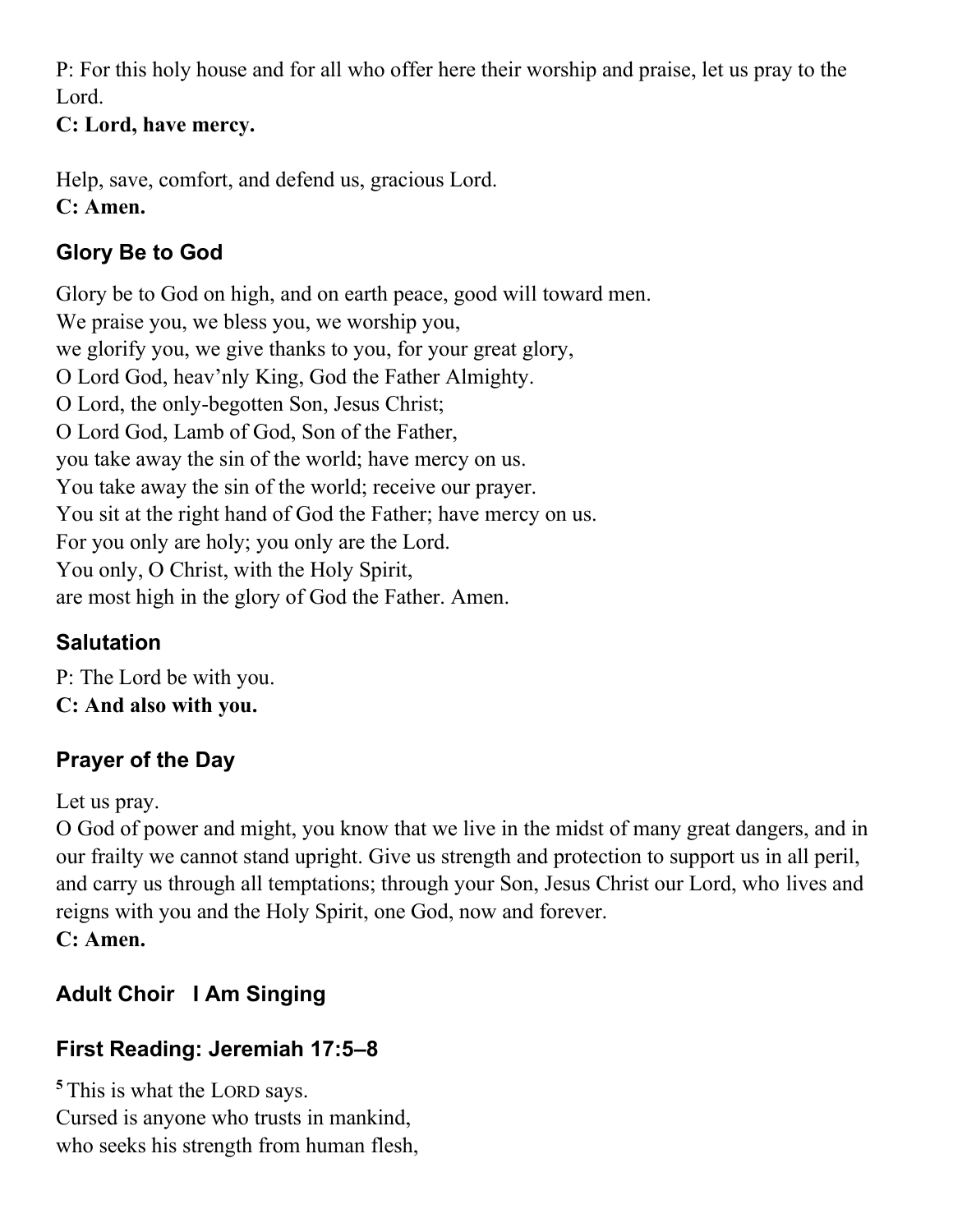and who turns his heart away from the LORD. **<sup>6</sup>** He will be like a juniper bush in the wasteland. He will not see good things when they come. He lives in a dry place in the wilderness, in a salty land where no one lives. **<sup>7</sup>**But blessed is anyone who trusts in the LORD, whose confidence is in him. **<sup>8</sup>** He will be like a tree planted by water. It sends out its roots to the stream. It does not fear the heat when it comes. Its leaves will remain green. It is not concerned about a time of drought. It does not stop producing fruit.

### **Psalm of the Day: Special Music Psalm 1 The Way of the Wicked**

Blessed is the man who does not walk with the wicked, Or stand on the path of sinners, Or sit in the seat of scoffers;

But whose delight is in the LORD's law And who meditates on it day and night. He is like a tree planted by streams of living water, That produces fruit in season, And whose leaf does not wither. Whatever he does prospers.

Blessed is the man who does not walk with the wicked, Or stand on the path of sinners, Or sit in the seat of scoffers;

Not so the wicked,

Who are like chaff that the wind drives away. Therefore the wicked shall not stand in the judgement, Nor sinners in the throng of the righteous.

For the LORD knows the way of the righteous, But the way of the wicked shall perish.

Blessed is the man who does not walk with the wicked, Or stand on the path of sinners, Or sit in the seat of scoffers;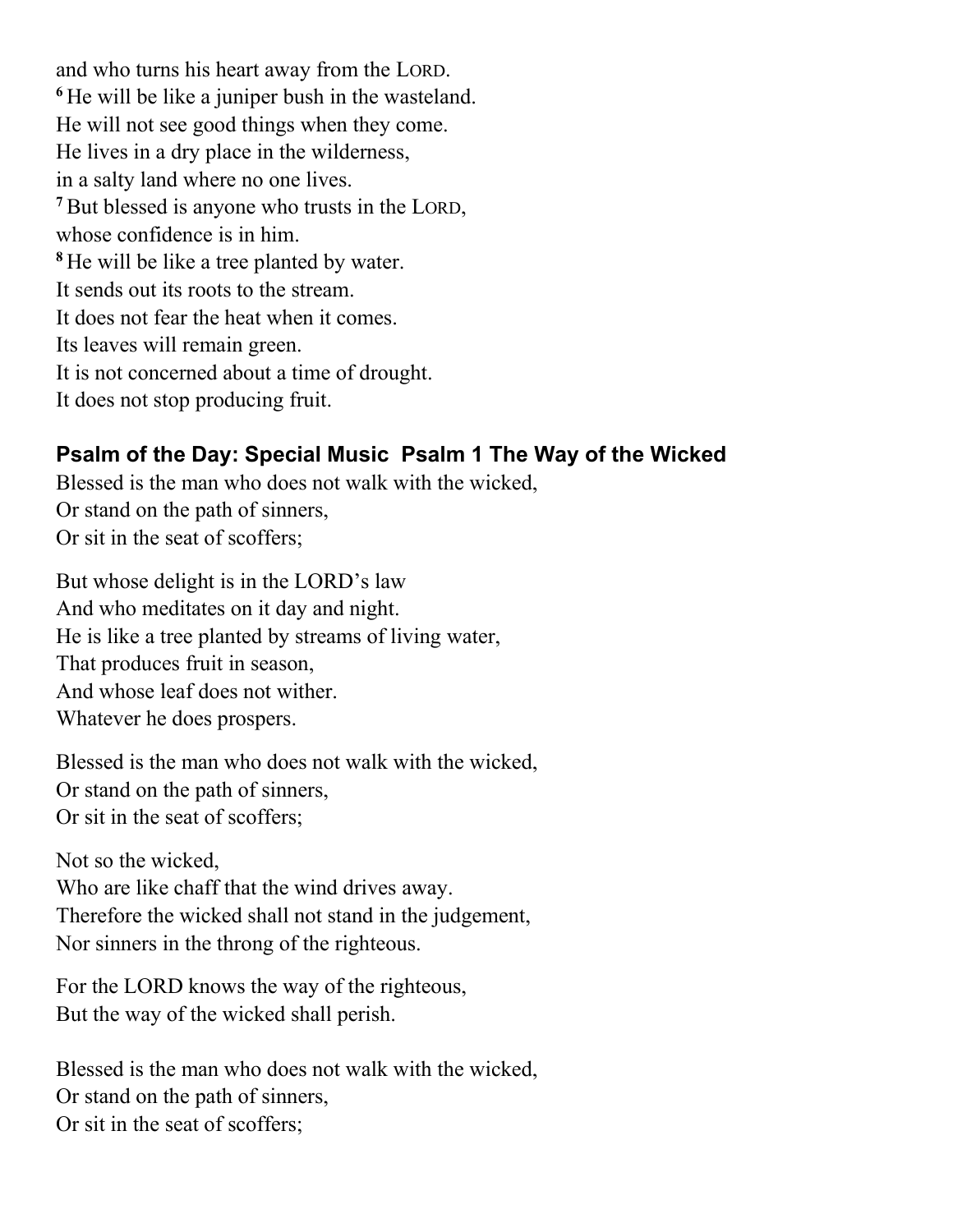For the LORD knows the way of the righteous, But the way of the wicked shall perish.

*Branches Band - Andy Braun © 2017*

### **Second Reading: 2 Corinthians 12:7b–10**

**<sup>7</sup>** Therefore, to keep me from becoming arrogant due to the extraordinary nature of these revelations, I was given a thorn in my flesh, a messenger of Satan, to torment me, so that I would not become arrogant. **<sup>8</sup>** Three times I pleaded with the Lord about this, that he would take it away from me. **<sup>9</sup>** And he said to me, "My grace is sufficient for you, because my power is made perfect in weakness." Therefore I will be glad to boast all the more in my weaknesses, so that the power of Christ may shelter me.

**<sup>10</sup>** That is why I delight in weaknesses, in insults, in hardships, in persecutions, in difficulties, for the sake of Christ. For whenever I am weak, then am I strong.

#### **Gospel Acclamation**

Alleluia, alleluia, alleluia. Jesus is the light of the world; in him we have the light of life. Alleluia, alleluia, alleluia.

#### **Gospel: Luke 6:17–26**

<sup>17</sup> He went down with them and stood on a level place with a large crowd of his disciples and a large number of people from all Judea and Jerusalem, as well as from the coastal area of Tyre and Sidon. These people came to listen to him and to be healed of their diseases. **<sup>18</sup>** Those who were troubled by unclean spirits were also cured. **<sup>19</sup>** The whole crowd kept trying to touch him, because power was going out from him and healing them all.

**<sup>20</sup>** He lifted up his eyes to his disciples and said:

Blessed are you who are poor,

because yours is the kingdom of God.

**<sup>21</sup>**Blessed are you who hunger now, because you will be satisfied.

Blessed are you who weep now,

because you will laugh.

**<sup>22</sup>**Blessed are you whenever people hate you,

and whenever they exclude and insult you

and reject your name as evil because of the Son of Man.

<sup>23</sup> "Rejoice in that day and leap for joy because of this: Your reward is great in heaven! The fact is, their fathers constantly did the same things to the prophets."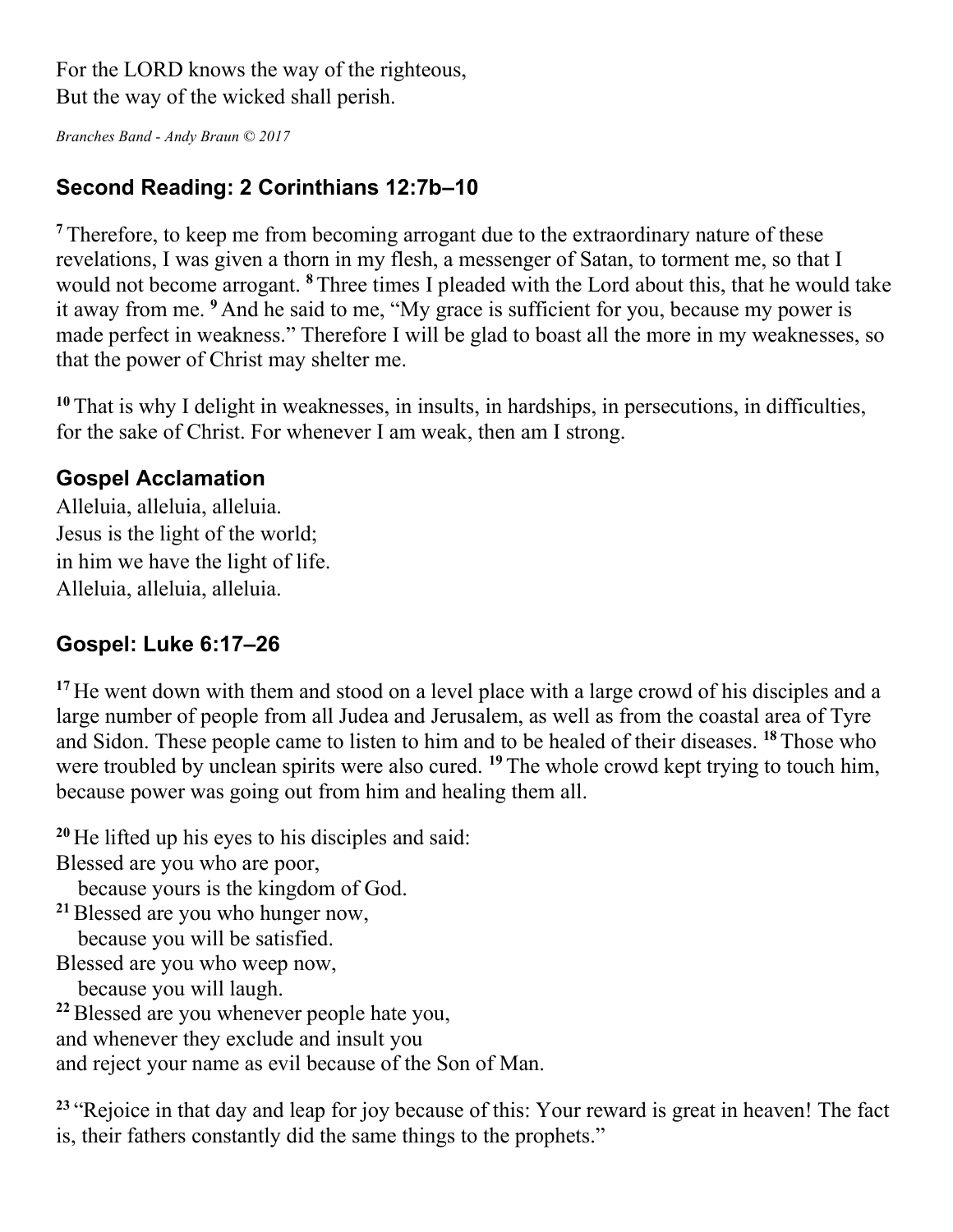<sup>24</sup> But woe to you who are rich, because you are receiving your comfort now. **<sup>25</sup>** Woe to you who are well fed now, because you will be hungry. Woe to you who laugh now, because you will be mourning and weeping. **<sup>26</sup>** Woe to you when all people speak well of you, because that is how their fathers constantly treated the false prophets.

P: The Gospel of the Lord.

#### **C: Praise be to you, O Christ!**

#### **Hymn of the Day: 803 Day by Day**

1 Day by day, your mercies, Lord, attend me, bringing comfort to my anxious soul. Day by day, the blessings, Lord, you send me draw me nearer to my heav'nly goal. Love divine, beyond all mortal measure, brings to naught the burdens of my quest; Savior, lead me to the home I treasure, where at last I'll find eternal rest.

2 Day by day, I know you will provide me strength to serve and wisdom to obey; I will seek your loving will to guide me o'er the paths I struggle day by day. I will fear no evil of the morrow, I will trust in your enduring grace. Savior, help me bear life's pain and sorrow till in glory I behold your face.

3 Oh, what joy to know that you are near me when my burdens grow too great to bear; oh, what joy to know that you will hear me when I come, O Lord, to you in prayer. Day by day, no matter what betide me, you will hold me ever in your hand. Savior, with your presence here to guide me, I will reach at last the promised land.

Text: tr. Robert Leaf, 1936–2005; Carolina Sandell Berg, 1832–1903 Text: © 1992 Augsburg Fortress. Used by permission: OneLicense no. 703297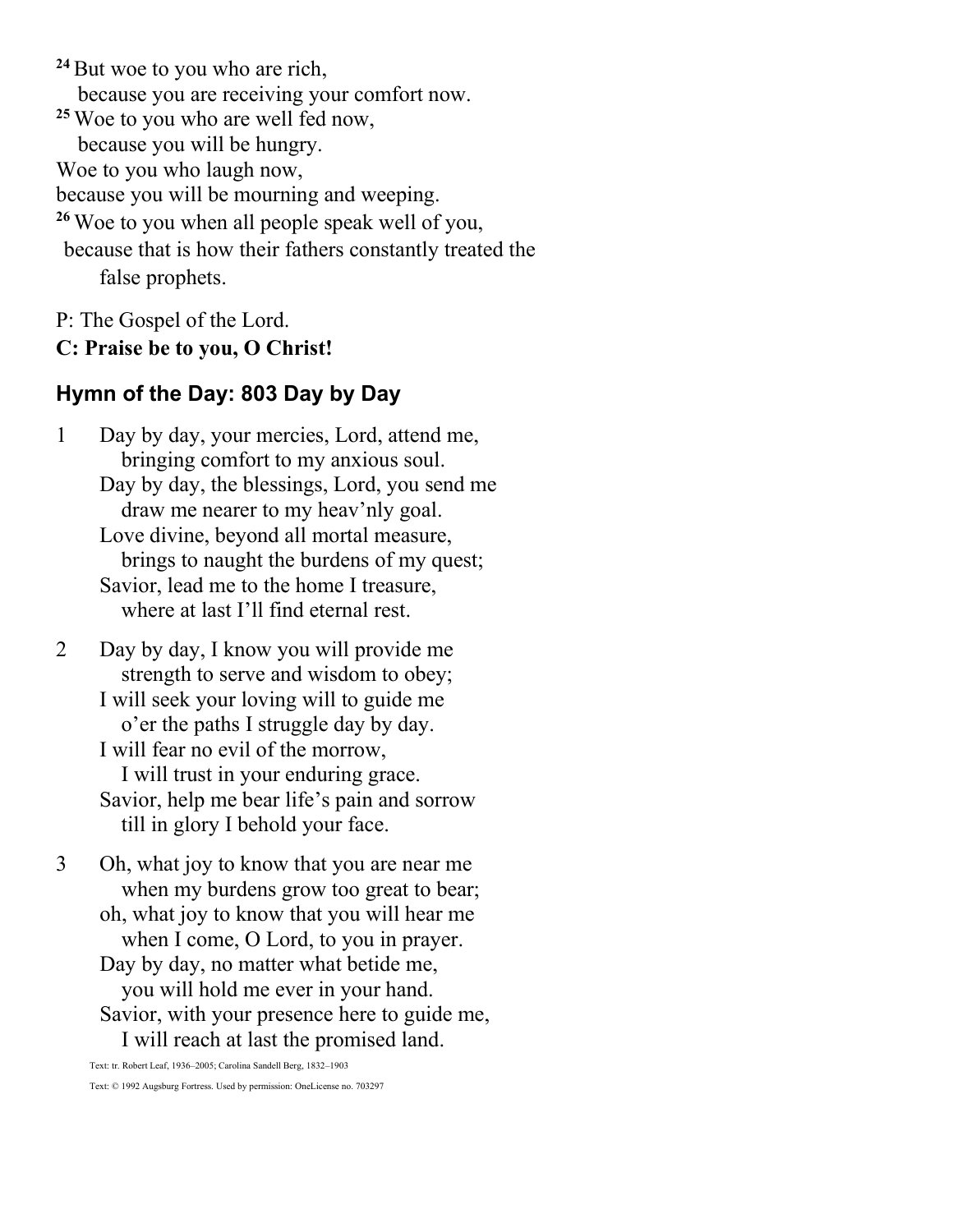#### **Sermon**

### **Apostles' Creed**

**I believe in God, the Father Almighty, maker of heaven and earth.**

**I believe in Jesus Christ, his only Son, our Lord, who was conceived by the Holy Spirit, born of the Virgin Mary, suffered under Pontius Pilate, was crucified, died, and was buried. He descended into hell. The third day he rose again from the dead. He ascended into heaven and is seated at the right hand of God the Father Almighty. From there he will come to judge the living and the dead.**

**I believe in the Holy Spirit, the holy Christian Church, the communion of saints, the forgiveness of sins,**

 **the resurrection of the body,** 

 **and the life everlasting. Amen.**

#### **Prayer of the Church**

# **Offering**

You can give your offerings from your smartphone with the new **Vanco Mobile** app, which can be downloaded for free at Google Play or the App Store. You can also give at [holytrinitylutheranwyoming.com](http://holytrinitylutheranwyoming.com/) by clicking the Offerings link at the top of the page. If you have any questions about any of these options, please contact Dave Vogel at [financialsecretary@holytrinity-wels.net](mailto:financialsecretary@holytrinity-wels.net) or 616-808-6320.



**Offering Prayer**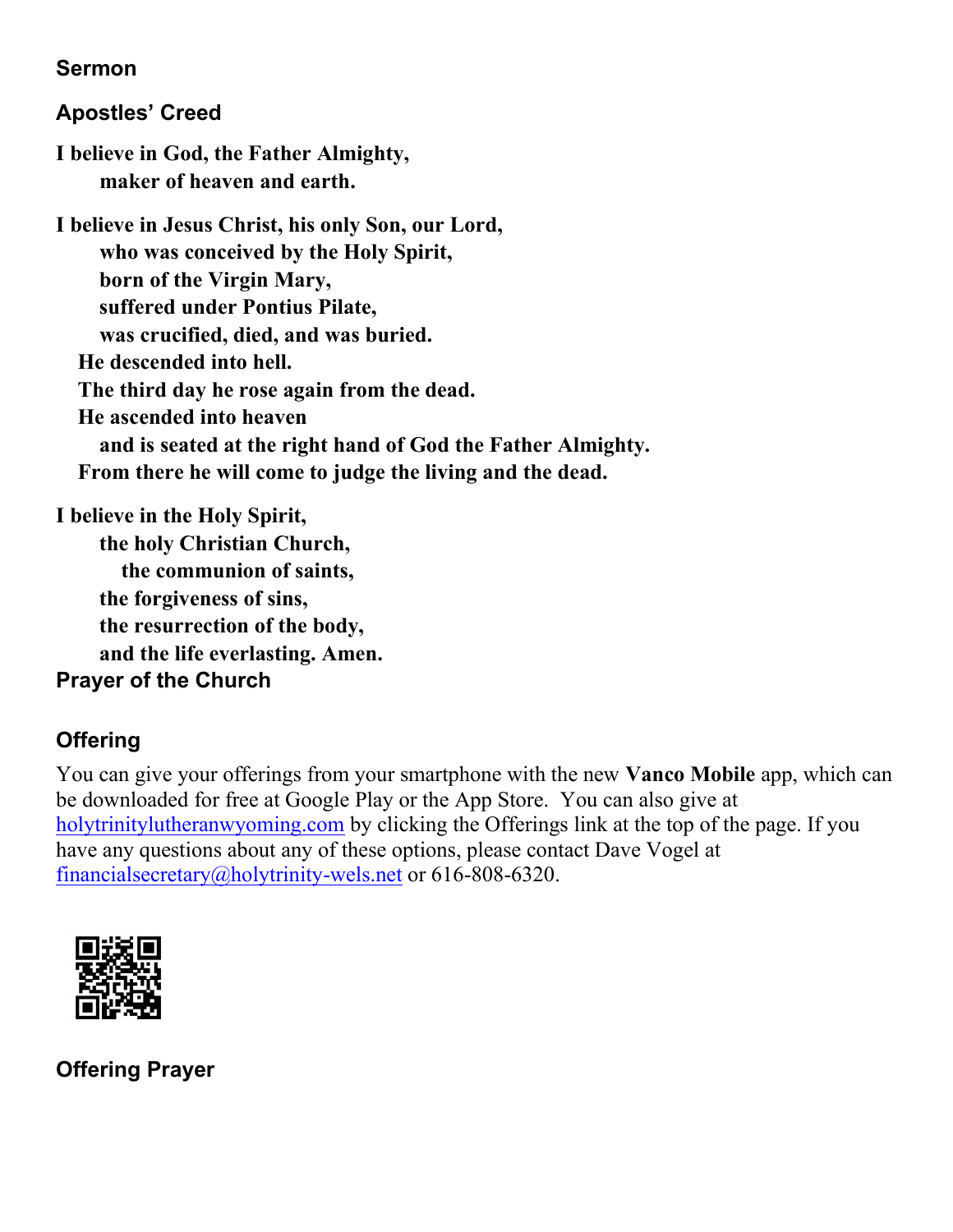#### **Hymn: 706 Come unto Me, Ye Weary**

- 1 "Come unto me, ye weary, and I will give you rest." O blessèd voice of Jesus, which comes to hearts oppressed! It tells of benediction, of pardon, grace, and peace, of joy that has no ending, of love that cannot cease.
- 2 "Come unto me, ye wand'rers, and I will give you light." O loving voice of Jesus, which comes to cheer the night! Our hearts were filled with sadness, and we had lost our way, but thou hast brought us gladness and songs at break of day.
- 3 "Come unto me, ye fainting, and I will give you life." O cheering voice of Jesus, which comes to aid our strife! The foe is stern and eager, the fight is fierce and long, but thou hast made us mighty and stronger than the strong.
- 4 "And whosoever cometh, I will not cast him out." O patient love of Jesus, which drives away our doubt, which, though we be unworthy of love so great and free, invites us very sinners to come, dear Lord, to thee! Text: William C. Dix, 1837–1898, alt.

Text: Public domain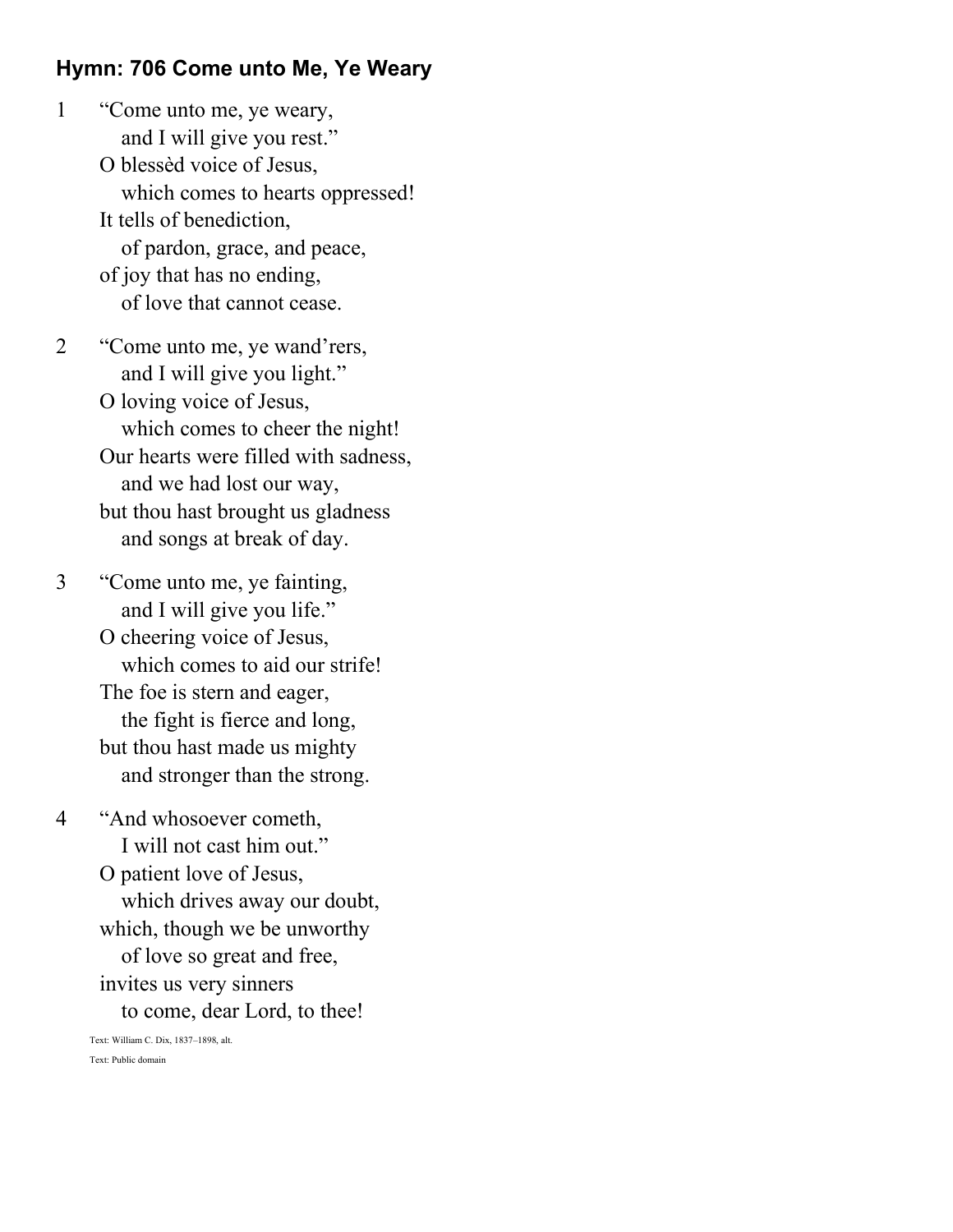### **Prayer**

### **Lord's Prayer**

**Our Father in heaven, hallowed be your name, your kingdom come, your will be done on earth as in heaven. Give us today our daily bread. Forgive us our sins, as we forgive those who sin against us. Lead us not into temptation, but deliver us from evil. For the kingdom, the power, and the glory are yours now and forever. Amen.**

#### **Blessing**

The Lord bless you and keep you. The Lord make his face shine on you and be gracious to you. The Lord look on you with favor and  $+$  give you peace. **C: Amen.**

#### **Hymn: 800 How Firm a Foundation**

- 1 How firm a foundation, you saints of the Lord, is laid for your faith in his excellent Word! What more can he say than to you he has said, to you who for refuge to Jesus have fled?
- 2 "Fear not, I am with you, O be not dismayed, for I am your God and will still give you aid; I'll strengthen you, help you, and cause you to stand, upheld by my righteous, omnipotent hand.
- 3 "When through the deep waters I call you to go, the rivers of sorrow shall not overflow, for I will be with you, your troubles to bless, and sanctify to you your deepest distress.